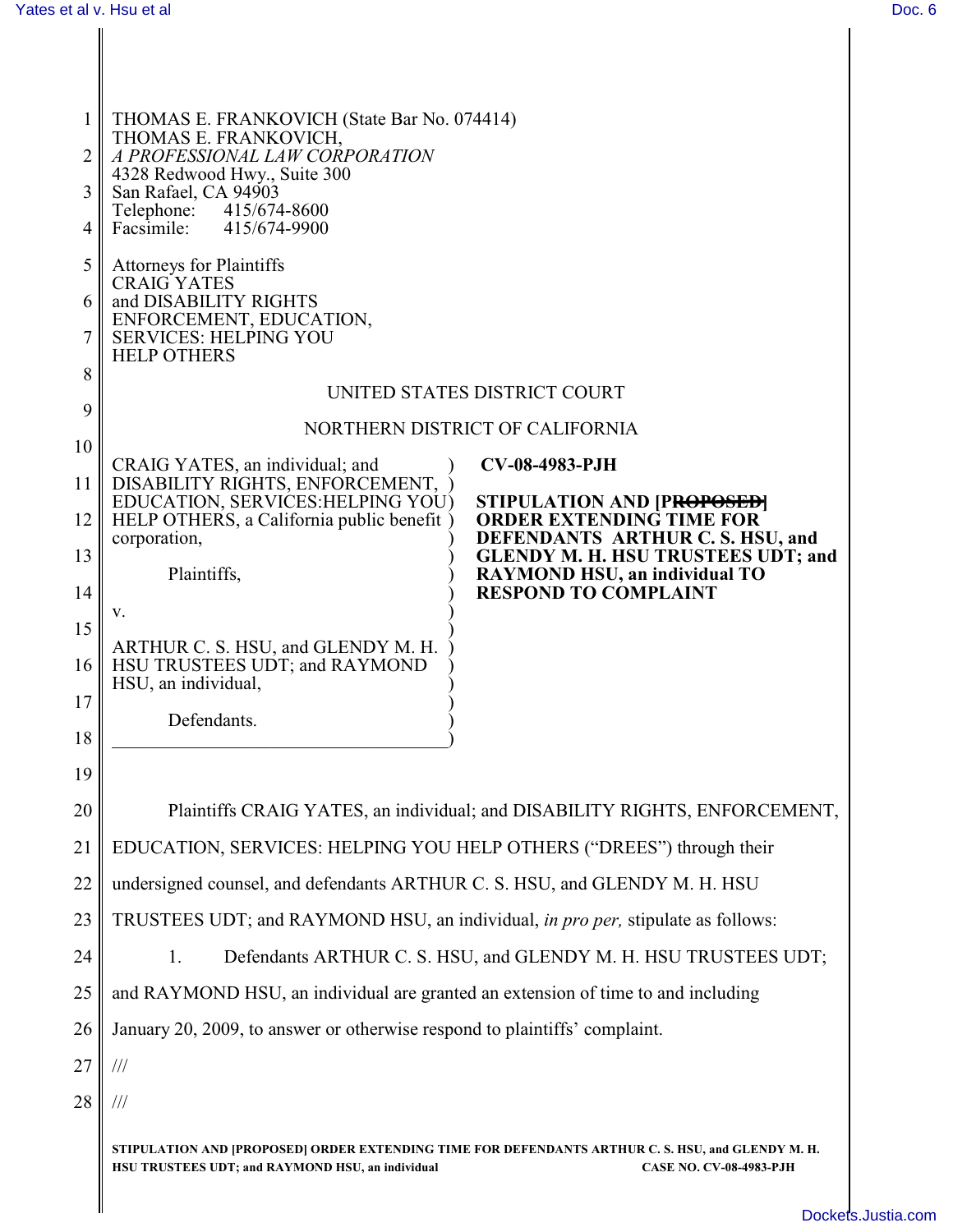| $\mathbf{1}$   | 2.<br>In the event defendants ARTHUR C. S. HSU, and GLENDY M. H. HSU                                                                                                                         |  |  |  |  |
|----------------|----------------------------------------------------------------------------------------------------------------------------------------------------------------------------------------------|--|--|--|--|
| $\overline{2}$ | TRUSTEES UDT; and RAYMOND HSU, an individual, file a motion in lieu of an answer to                                                                                                          |  |  |  |  |
| 3              | plaintiffs' complaint, the hearing on such motion shall be set on a date no sooner than (45) days                                                                                            |  |  |  |  |
| 4              | from the filing of said motion.                                                                                                                                                              |  |  |  |  |
| 5              | Defendants further stipulate that defendants will comply with any and all due<br>3.                                                                                                          |  |  |  |  |
| 6              | dates dictated by the Federal Rules of Civil Procedure, the Local Rules of Court, and/or any                                                                                                 |  |  |  |  |
| 7              | scheduling order issued by the court prior to the date on which defendants' responsive pleading is                                                                                           |  |  |  |  |
| 8              | due hereunder.                                                                                                                                                                               |  |  |  |  |
| 9              | This Stipulation may be executed in faxed counterparts, all of which together shall                                                                                                          |  |  |  |  |
| 10             | constitute one original document.                                                                                                                                                            |  |  |  |  |
| 11             |                                                                                                                                                                                              |  |  |  |  |
| 12             | IT IS SO STIPULATED.                                                                                                                                                                         |  |  |  |  |
| 13             |                                                                                                                                                                                              |  |  |  |  |
| 14             | DATED: December 30, 2008<br>THOMAS E. FRANKOVICH, A PROFESSIONAL LAW CORPORATION                                                                                                             |  |  |  |  |
| 15             |                                                                                                                                                                                              |  |  |  |  |
| 16             | By:                                                                                                                                                                                          |  |  |  |  |
| 17             | $\frac{ S }{\text{Thomas E. } \text{Frankovich}}$<br>Attorneys for Plaintiffs CRAIG YATES and                                                                                                |  |  |  |  |
| 18<br>19       | DISABILITY RIGHTS, ENFORCEMENT,<br>EDUCATION, SERVICES: HELPING YOU HELP<br>OTHERS, a California public benefit corporation                                                                  |  |  |  |  |
| 20             |                                                                                                                                                                                              |  |  |  |  |
| 21             | DATED:<br>, 2008<br>ARTHUR C. S. HSU, Trustee                                                                                                                                                |  |  |  |  |
| 22             |                                                                                                                                                                                              |  |  |  |  |
| 23             | By:                                                                                                                                                                                          |  |  |  |  |
| 24             | ARTHUR C. S. HSU, ARTHUR C. S. HSU, and<br>GLENDY M. H. HSU TRUSTEES UDT, IN PRO                                                                                                             |  |  |  |  |
| 25             | PER                                                                                                                                                                                          |  |  |  |  |
| 26             | ///                                                                                                                                                                                          |  |  |  |  |
| 27             |                                                                                                                                                                                              |  |  |  |  |
| 28             | $\frac{1}{1}$                                                                                                                                                                                |  |  |  |  |
|                | STIPULATION AND [PROPOSED] ORDER EXTENDING TIME FOR DEFENDANTS ARTHUR C. S. HSU, and GLENDY M. H.<br>2<br>HSU TRUSTEES UDT; and RAYMOND HSU, an individual<br><b>CASE NO. CV-08-4983-PJH</b> |  |  |  |  |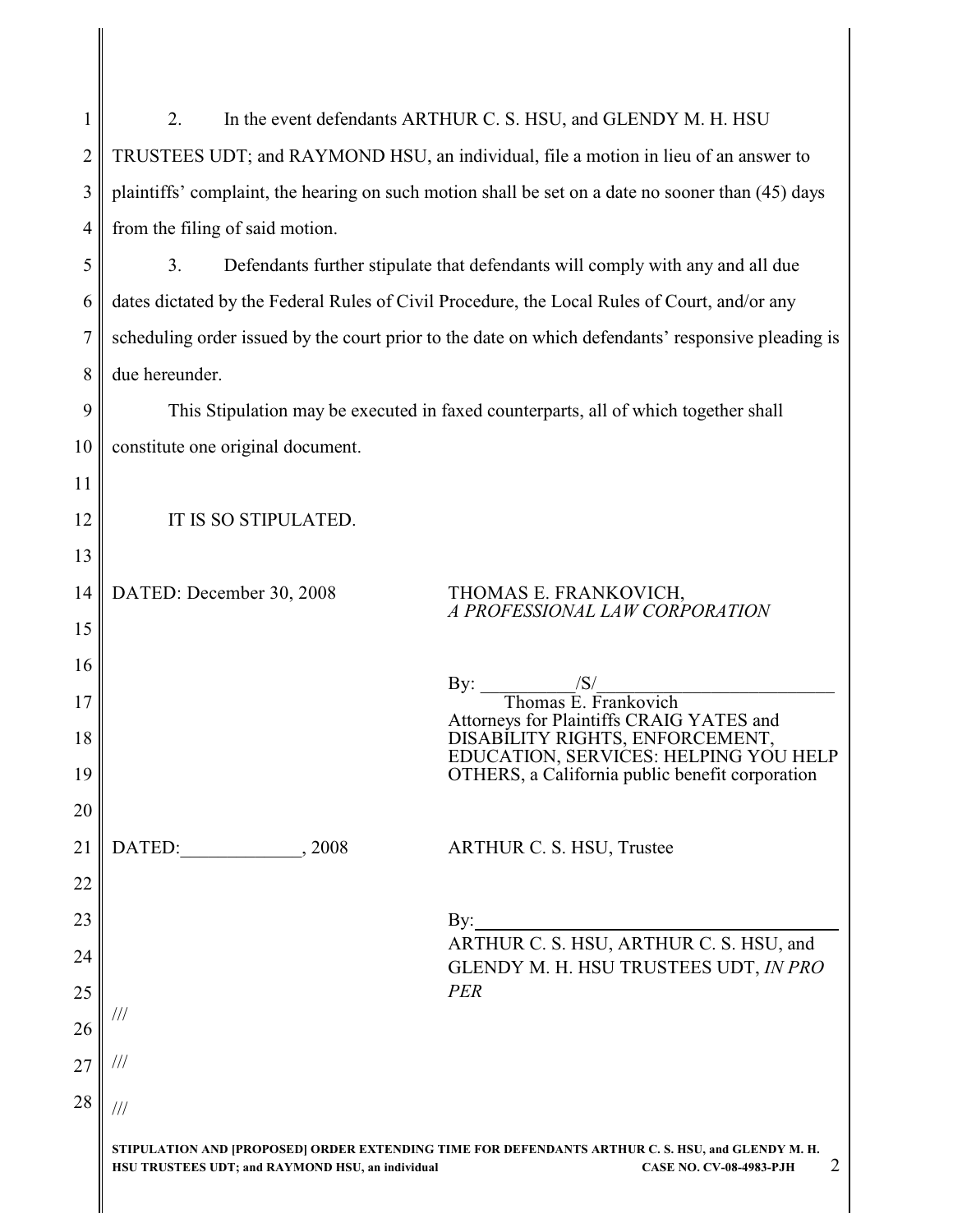In the event defendants ARTHUR C. S. H8U, and GLENDY M. H. HSU  $\overline{2}$ 1 TRUSTEES UDT; and RAYMOND HSU, an individual, file a notion in item of an amount to 7 phonoiril' complaint, the hearing on such motion shall be set on a date no sooner than (45) days ğ, from the filing of said motion. 4 Defendants further stipulate that defendants will comply with may and all due 5 3. dates dictated by the Federal Rules of Civil Precedure, the Local Rules of Court, end/or may 6 scheduling order issued by the court prior to the date on which defendants' responsive pleading is 7 ŧ due herounder. ġ. This Stipulation may be executed in faxed counterparts, all of which together shall, 10 constitute one original document. 11 IT IS SO STIPULATED. 12 13 THOMAS E. FRANKOVICH<br>A PROFESSIONAL LAW CORPORATION  $\mathbf{14}$ DATED: December 30, 2008 U 16 By: Æ By: Thomas E. Frankovich<br>Attorneys for Plaining CRAIG YATES and<br>DISABILITY RIGHTS, ENFORCEMENT,<br>EDUCATION, SERVICES: HELPING YOU HELP<br>OTHERS, a California public benefit corporation 17 18 19 20 DATED:  $1/5/22008$ 21 ARTHUR C. S. HAU, Yourse 22 23 ЪY. ARTHUR C. S. HOU, ARTHUR C. S. HSU, and 24 **GLENDY M. H. HSU TRUSTEES UDT. IN FRO** 25 УÆ Ш  $26$ Ш. 27 28 Ш stepulktich and proposibi crose zetendeng time for de fation-new arthor C & FBU, and clearly M. H.  $\overline{2}$ HOU TRIMINIS UNIT and RAYIACHIO HERI, on Individual CASE WOL OV-01-4663-2726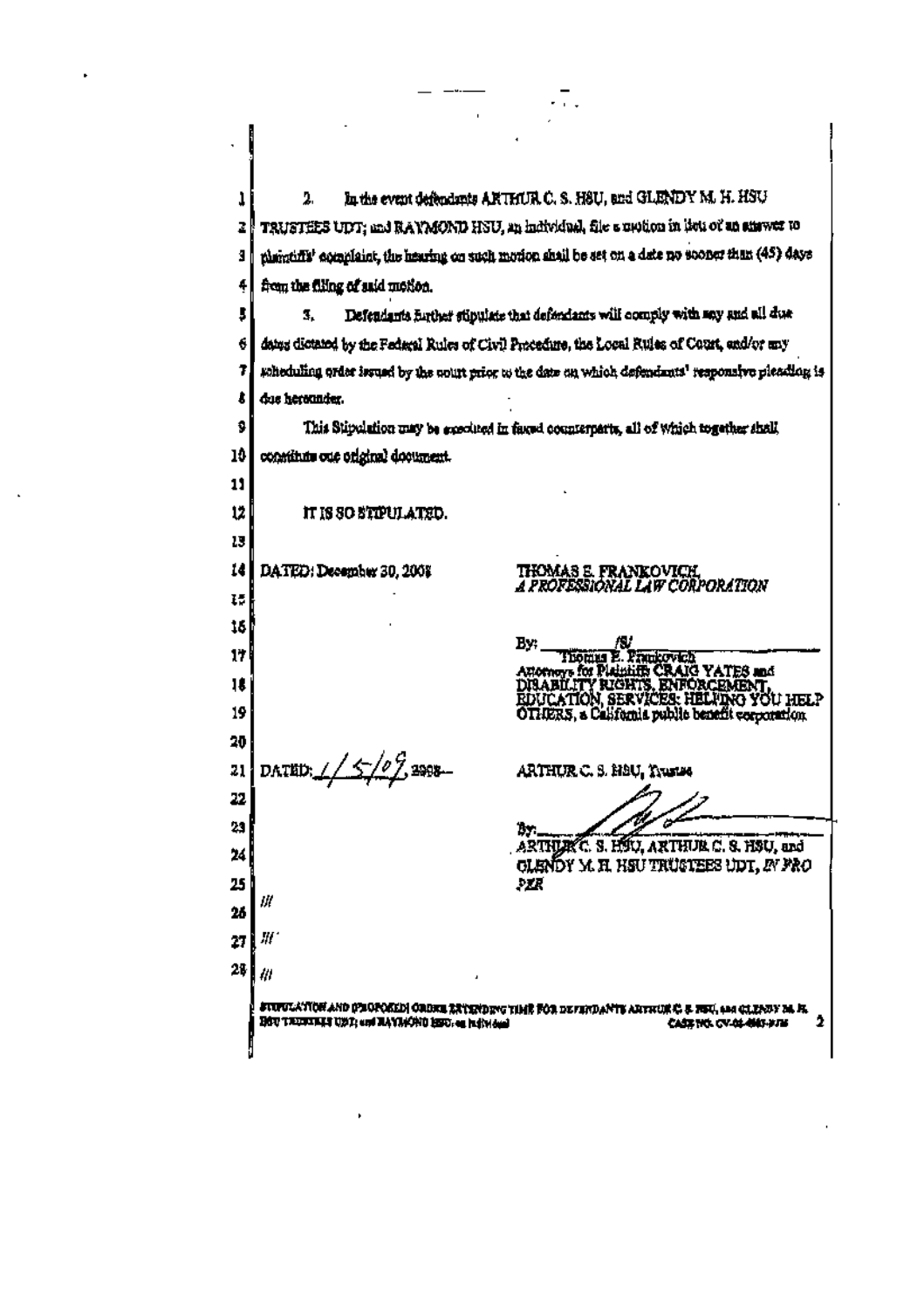